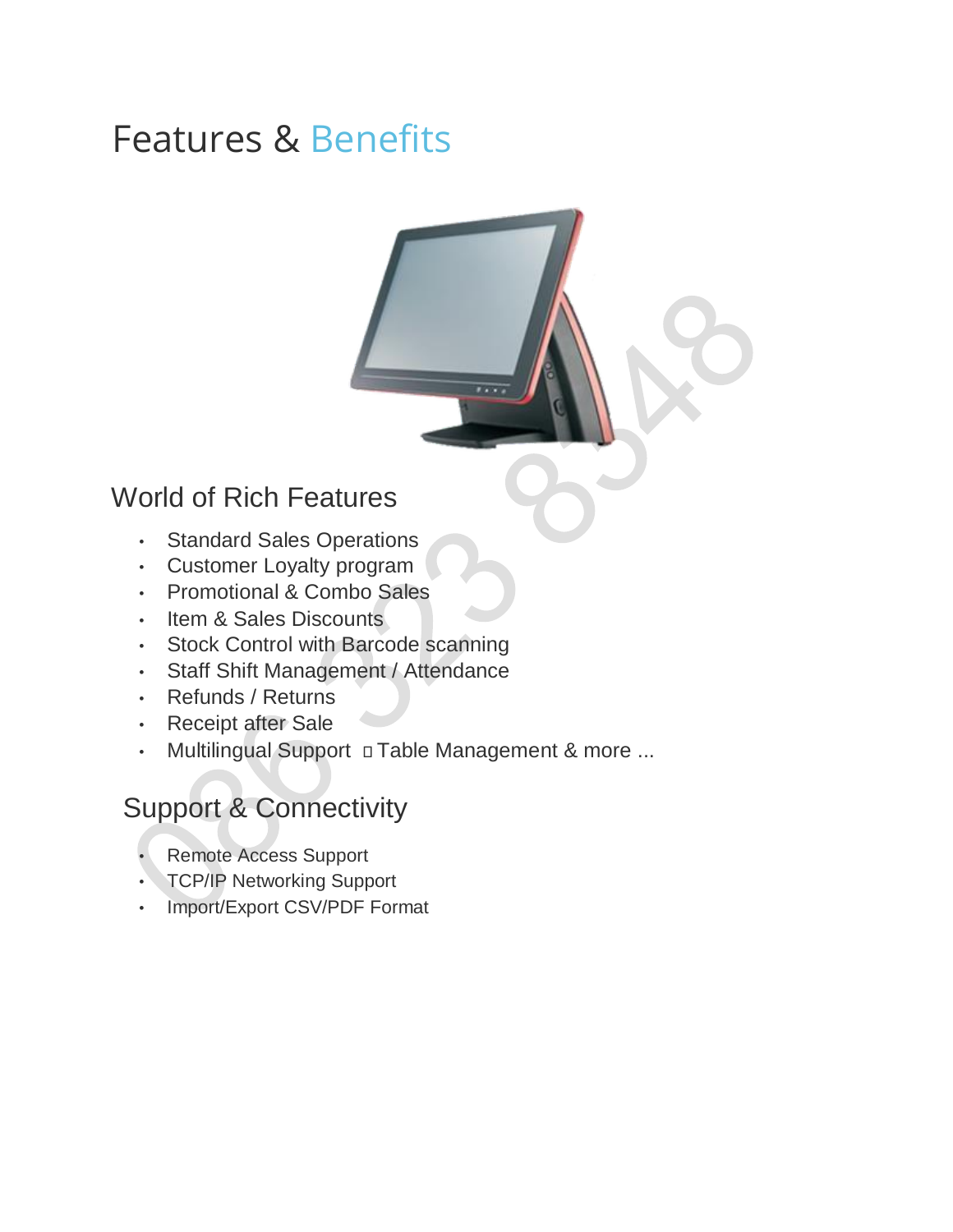

# Designed for Restaurant & Retail

- Takeaway & Delivery shops
- Cafe & Fish-n-Chips stores
- Dine-in Restaurants
- Supports multi-terminal operations
- Convenience stores

## Efficient & Intuitive Interface

- One-click "Product to Shopping basket" function
- Adjustable Button Colours for quick identification
- Barcode scanning PLU lookup
- Filter Products by Categories
- Quick access to condiments
- Flexible & Customisable visual layout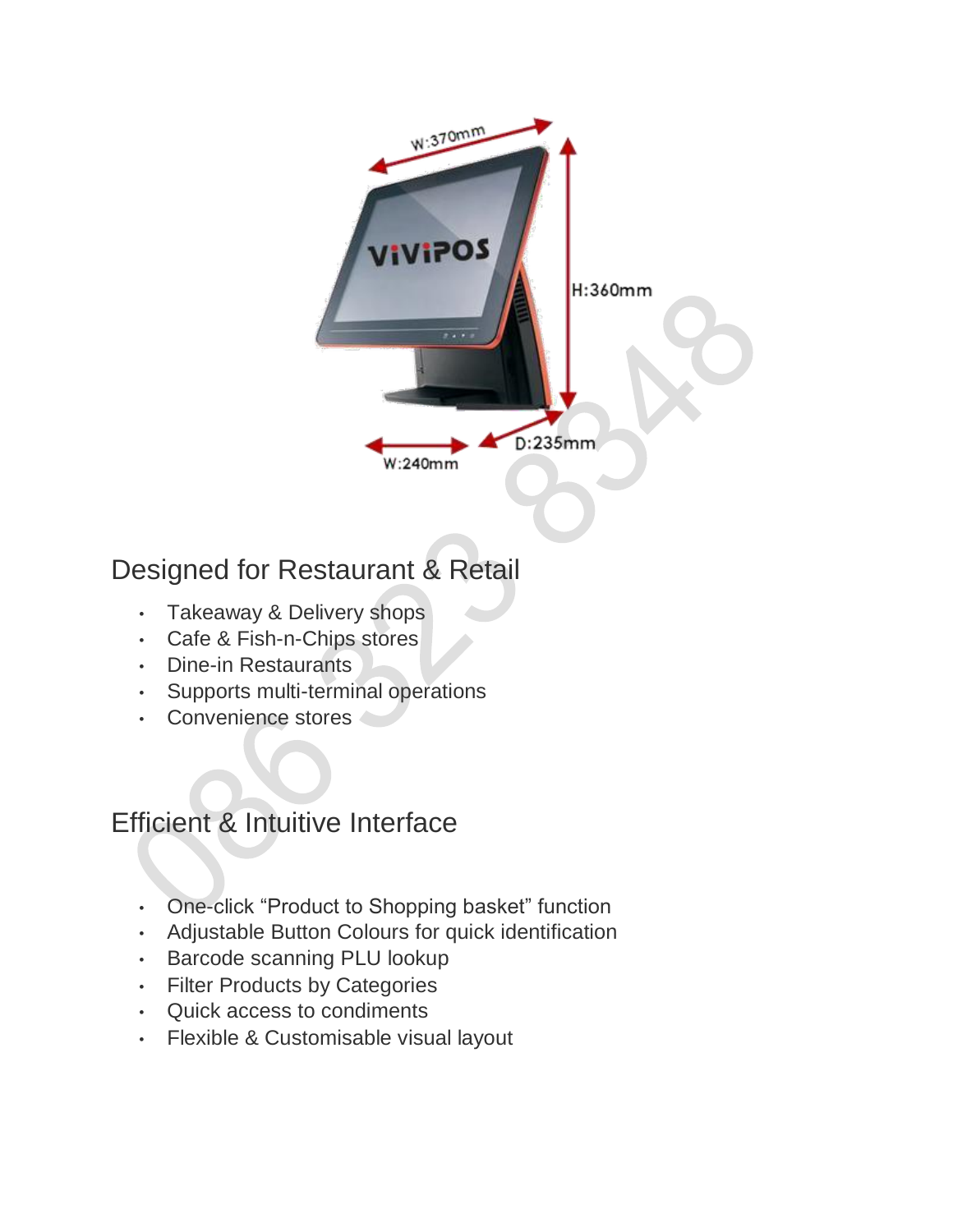

# Flexible Content Management

- Anytime Customisation with user security controls
- Customisable products, departments & condiments
- Multiple Pricing Levels a 'Make your own' Combos & **Promotions**
- Easy Backup & Restore